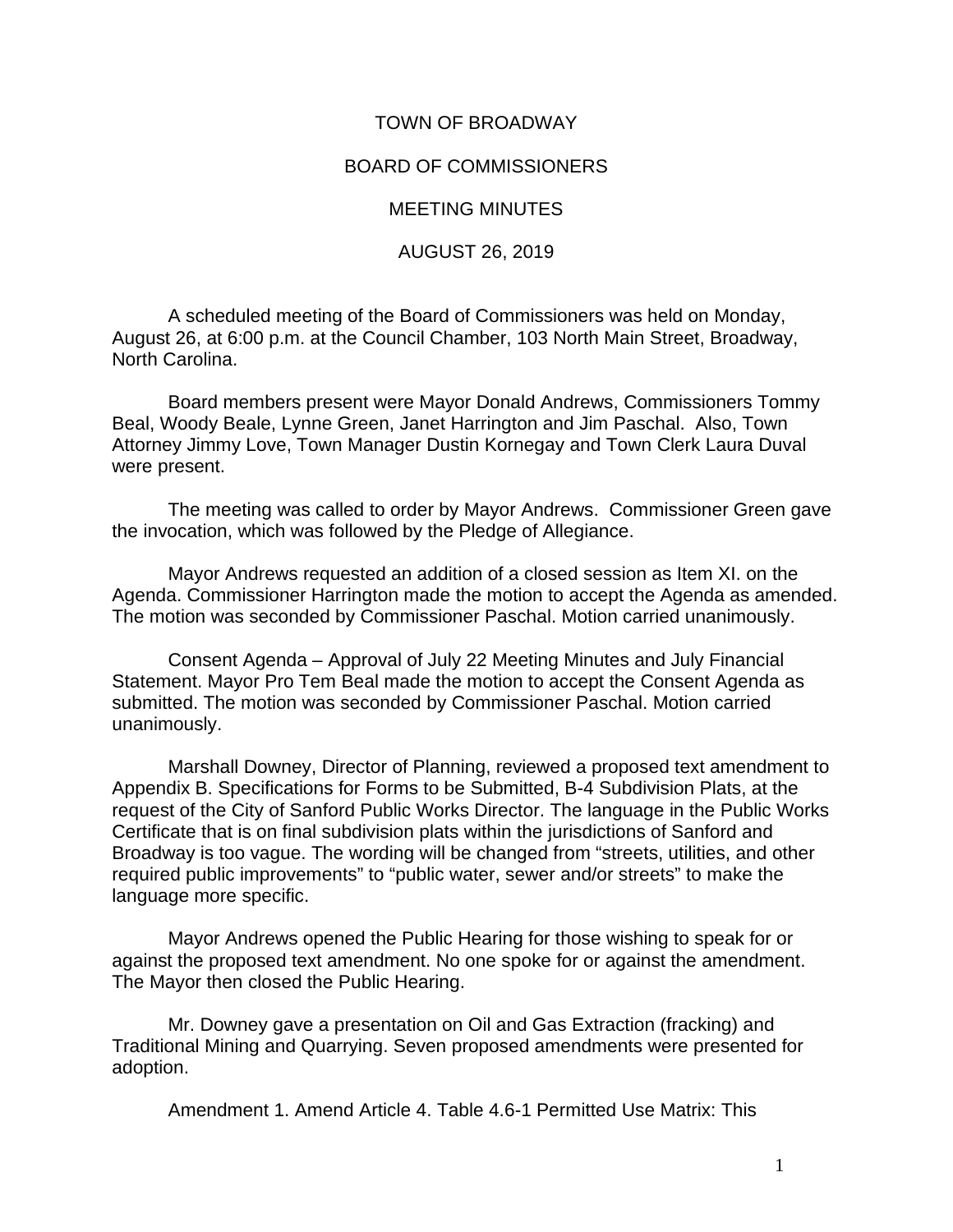amendment proposes to revise the Permitted Use Matrix to create two distinct land use categories – one for traditional mining and a new category for oil and gas extraction.

Amendment 2. Add a new section to Article 4, titled, "4.16 Mining Special Use Overlay District (MSUOD)." This establishes The Mining Special Use Overlay Districts underlying zoning districts to permit mining and quarrying in the MSUOD, RA, LI and HI.

Amendment 3. Revise Article 5, 5.23 "Mining and Quarries" as follows: This section 5.23 establishes additional design criteria that shall be required for Mining and Quarrying operations as defined in Appendix A of this Ordinance.

Amendment 4. Delete Section 5.41 "Mining and Quarries, Oil and Gas Extraction" entirely from Article 5. Based on review of the State Oil and Gas Conservation Act and accompanying regulations, these "supplemental" design standards should be removed. This section will simply be held in "reserve" for other land uses.

Amendment 5. Amend Appendix A "definitions" as follows: Revise the current definition of mining to reflect the updated State definition.

Amendment 6. Revise Article 3, Section 3.5 "Special Use Permit." This amendment proposes to add new language under a new subsection 3.5.4 that will allow the County to require additional study of potential impacts for certain land uses.

Amendment 7. Amend Article 13. Flood Hazard Area Regulations. This amendment proposes to revise the flood hazard regulations to add oil and gas exploration as well as mining and quarrying to the list of land uses as prohibited from being located within a flood hazard area (100-year flood plain).

Mayor Andrews opened the Public Hearing for those wishing to speak for or against the seven proposed text amendments regarding Oil and Gas Extraction and Traditional Mining and Quarrying. No one spoke in favor of or against the text amendments. The Mayor then closed the Public Hearing.

The Planning Board left to convene in the Conference Room and discuss the proposed text amendments.

Mayor Andrews presented a Resolution Requesting Prioritization of Transportation Funding for the Realignment of Kelly Drive. Currently, Kelly Drive bisects the middle of the CCCC campus and is a safety issue for students. Kelly Drive is already on the STIP Plan for DOT but needs to be moved up the list. The plan is designed to move the road between the Wicker Civic Center and Magneti Marelli. Mayor Andrews, Commissioner Smith and Councilman Gaskins serve on the TARPO committee. Commissioner Green made the motion to adopt the resolution requesting prioritization for funding the realignment of Kelly Drive. The motion was seconded by Mayor Pro Tem Beal. Motion carried unanimously.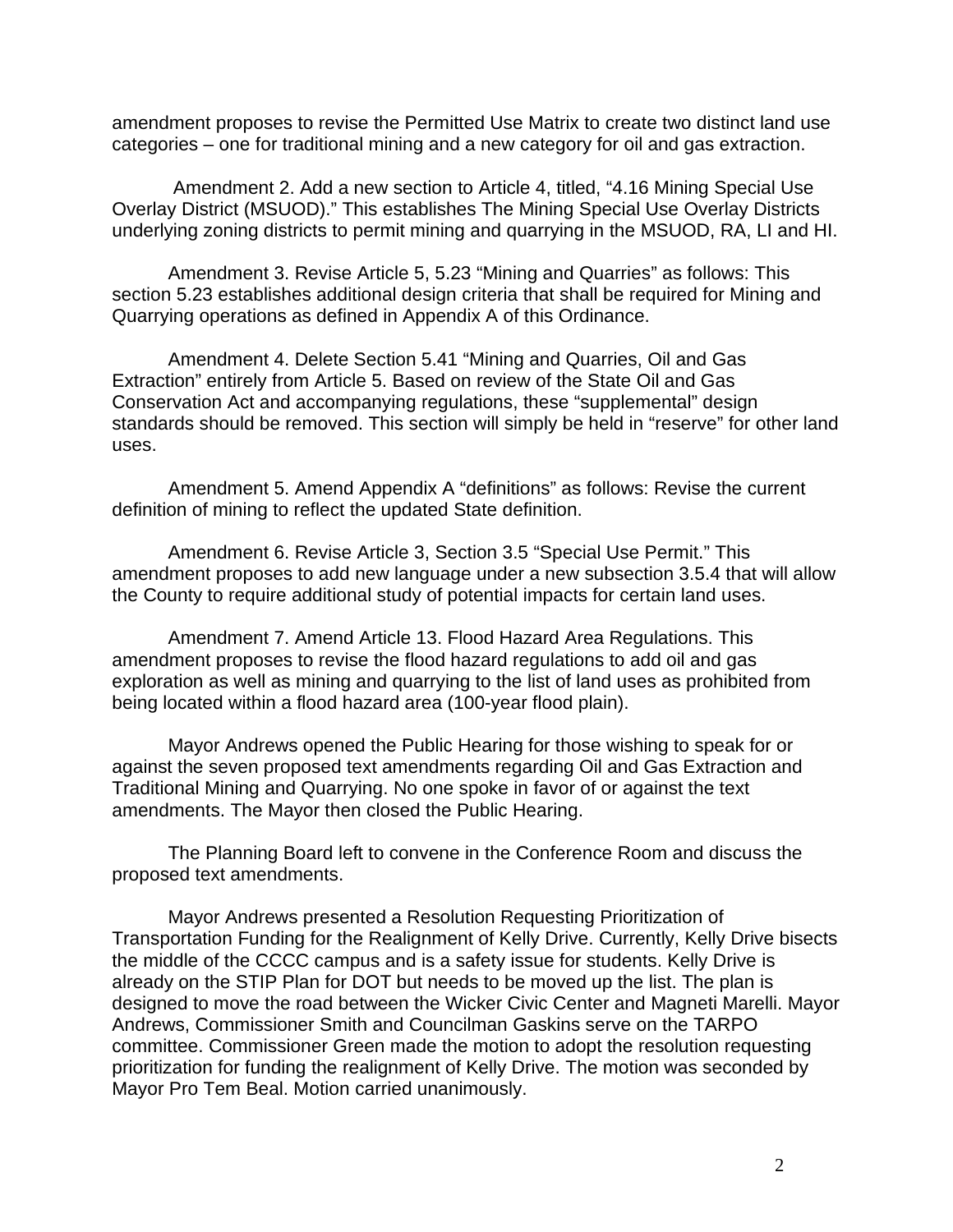Mayor Andrews consulted the Town Board on their view of the proposed Minimum Housing Standards for the Town. Community Development and Planning recommended the Town adopt such standards. He advised that Town Counsel has reviewed the Minimum Housing Standards. They have been written in compliance with the state rules. Mr. Love advised that nothing can be grandfathered in under these standards. It gives the Town enforcement that it didn't have previously. A Public Hearing must be held before the Town Board approves the Minimum Housing Standards ordinance. Commissioner Harrington made the motion to hold a Public Hearing on Minimum Housing Standards at the September Town Board Meeting. The motion was seconded by Commissioner Green. Motion carried unanimously.

Town Manager Kornegay reported his findings on revenue and expenses incurred by the Police Department in serving the annexed properties in Harnett County. The Town receives approximately \$4,000 in tax revenue annually, which includes property, sales and beverage taxes. An officer patrols these areas an average of three times a day. It is a two mile round trip. The cost of gas and an officer's salary spent on this patrol is approximately \$2,967 per year. However, an officer's salary is not affected by where he patrols nor will there be a reduction in the use of gas because an officer will still be patrolling regardless of the location. The Town has the same amount of expense regardless. According to Chief Hinnant, there were 46 calls to the annexed Circle K within a twelve month period. That is equivalent to one call every eight days. Most of the calls are for domestics, drive offs, suspicious persons or suspicious vehicles. The Circle K and storage facility were annexed about 20-30 years ago. If the properties are de-annexed, the Town will have to make up a budget shortfall of approximately \$4,000.

Commissioner Woody Beale was concerned about the future expansion of 421 and how it might affect this property. He mentioned a different type business could be located there in the future that would generate more tax revenue. Mayor Andrews advised that DOT could even possibly take that property with the road expansion. It is an unknown at this point.

Commissioner Green stated that these properties were annexed legally and pay taxes for that service. She does not see much cost differential. It would be difficult losing \$4,000 in revenue. Commissioner Harrington concurred with Commissioner Green. Mayor Andrews explained that a local bill for de-annexation would have to be passed by the General Assembly, which is a year away. Mayor Pro Tem Beal advised that he has received 12-15 calls from citizens who want our officers to patrol only in the Town Limits. It was pointed out that our officers are required to leave the Town Limits for mutual aid. He suggested thinking about this issue until the September meeting. Commissioner Woody Beale made the motion to table this agenda item until the September meeting. The motion was seconded by Mayor Pro Tem Beal. Motion carried unanimously.

Dr. Eldon Sloan gave a presentation on the design and progress of the North Carolina Disabled Veterans Monument. Mayor Andrews addressed the construction contract and explained the contract stipulates the Town is giving permission to build the monument on Town property. Town Counsel has already reviewed the contract to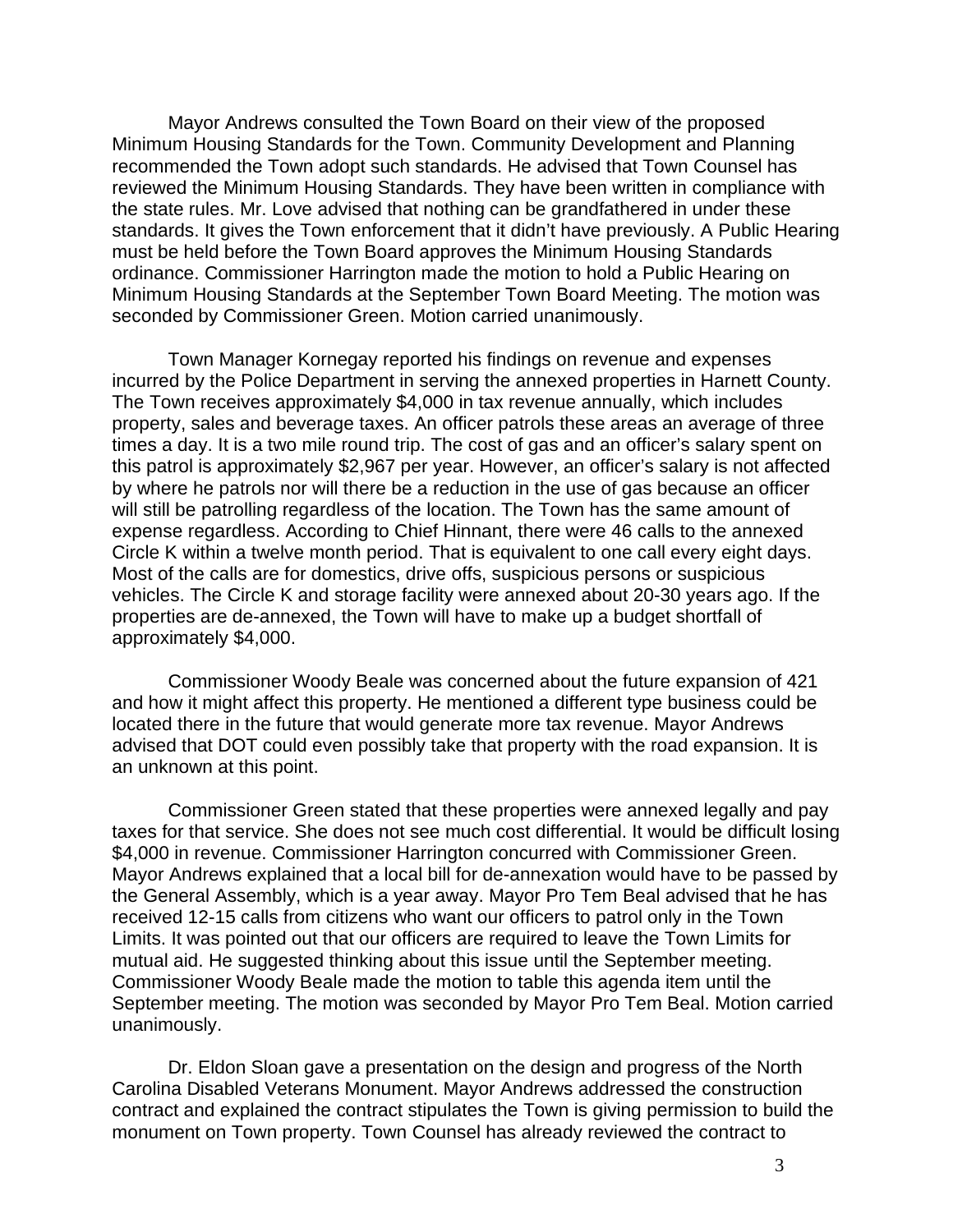ensure the Town is protected. Wayne Dennis, of Hammerstone Builders, is the contractor for the project. He will provide all certificates of insurance. The Mayor gave a review of the funding progression. The funds (\$250,000) for building are included in the 2019-2020 state budget, but the budget has yet to be adopted. The General Assembly passed the budget, but the governor vetoed it. The contract cannot be signed until the budget is adopted, so they are in a holding pattern. Gary Gilliam, of the Lee County Veterans Council, requested a \$10,000 grant from the county commissioners, and they included that in their budget toward the construction of the DAV monument. Commissioner Harrington made the motion to approve moving forward with the NC DAV Monument pending the approval of the money. The motion was seconded by Commissioner Green. Motion carried unanimously. Commissioner Green addressed Dr. Sloan and stated the pavilion is a wonderful thing, and the monument is a wonderful thing. She has family members to bring here so that they can understand there is life after war. Commissioner Green mentioned that the Mayor, Dr. Sloan, and Rebecca Hunter have worked so hard, and people like her appreciate it so much. Commissioner Green stated her husband would love to know that this beautiful monument is becoming a reality. Commissioner Harrington is pleased that local people are donating much of the work and recognized that some of them graduated from Boone Trail.

Manager's Report – Town Manager Kornegay informed the Town Board that the 2019 Ford F-150 pickup has come in.

Mr. Kornegay advised that the closing on the old town hall/police department went well, and everything has been finalized.

The Town Manager reported that Triangle J plans to walk him through their grant process. The application for the grant is due the end of September. He is applying for a grant to get the water and sewer lines digitized.

Commissioner Comments – Commissioner Woody Beale stated he is very pleased that there is a doctor in Broadway again. Her name is Julia Gumpert. She has already started seeing patients, but the grand opening for her practice is sometime the first of September. Gumpert is originally from Moncure but currently lives in Mamers. She is also related to Garland Smith.

Commissioner Harrington remarked that the NC DAV Monument is absolutely gorgeous, and she appreciates all of the hard work done by Dr. Sloan, Mayor Andrews and Rebecca Hunter.

Mayor Comments – Mayor Andrews advised that he has asked NC DOT for a cost analysis of relocating the downtown crosswalk.

National Night Out was a great success. This year's event had the largest turnout ever. The Mayor expressed his thanks to the sheriff, police and fire departments for hosting this event.

The lake level will be lowered late in the fall so that the riser can be inspected.